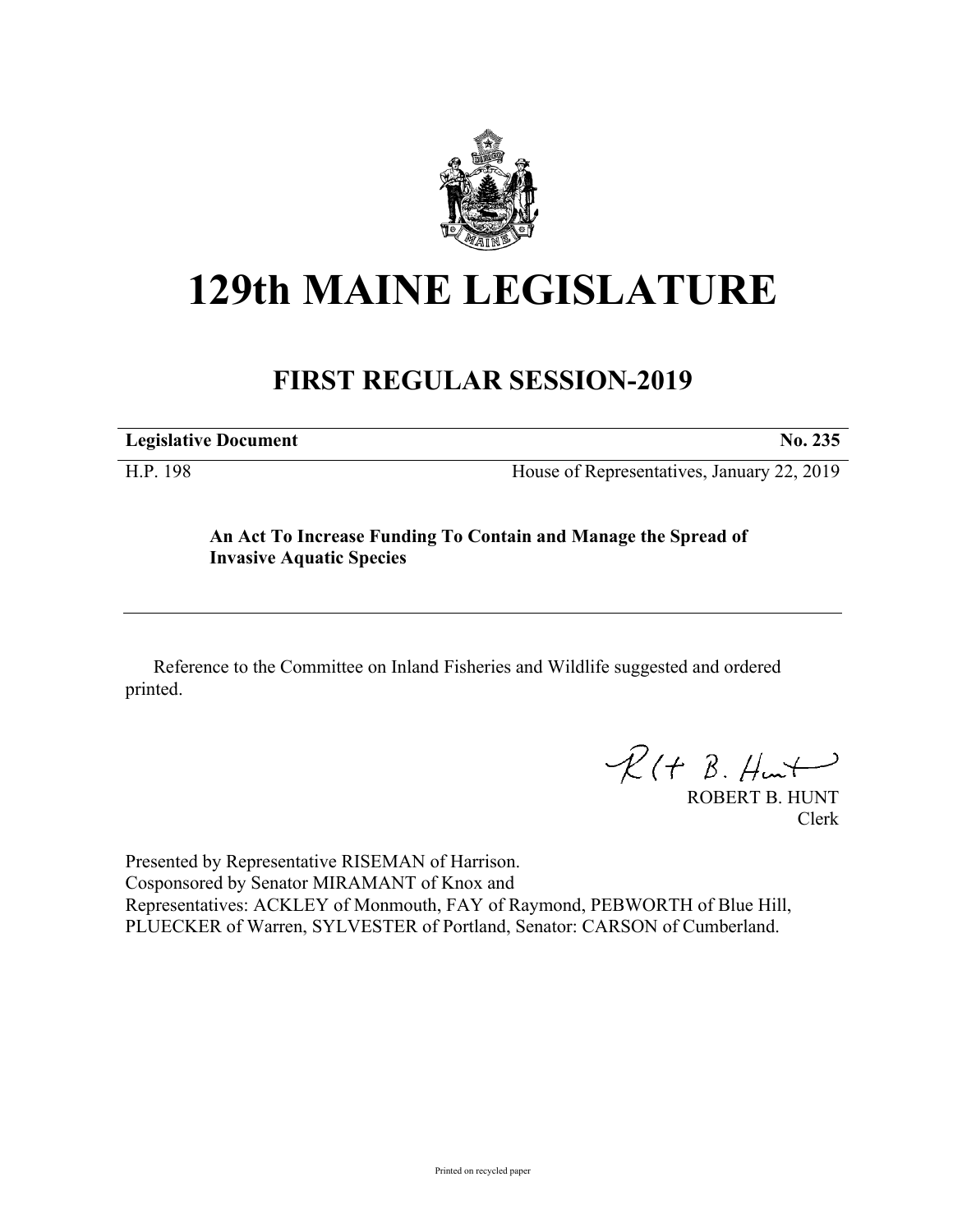## **Be it enacted by the People of the State of Maine as follows:**

 **Sec. 1. 12 MRSA §10206, sub-§3, ¶C,** as amended by PL 2013, c. 580, §1, is further amended to read:

 C. All revenues collected under the provisions of this Part relating to watercraft, including chapter 935, including fines, fees and other available money deposited with the Treasurer of State, must be distributed as undedicated revenue to the General Fund and the Department of Marine Resources according to a formula that is jointly agreed upon by the Commissioner of Inland Fisheries and Wildlife and the Commissioner of Marine Resources biannually that pays to the department the administrative costs of the Division of Licensing and Registration. The Legislature shall appropriate to the department in each fiscal year an amount equal to the administrative costs incurred by the department in collecting revenue under this subsection. Those costs must be verified by the Department of Marine Resources and the Department of Administrative and Financial Services. The remainder of revenues after reduction for administrative costs and after allowing for any necessary year-end reconciliation and accounting distribution must be allocated 75% to the department and 25% to the Department of Marine Resources and approved by the Department of Administrative and Financial Services, Bureau of the Budget.

 The Prior to January 1, 2020, the fees outlined in section 13056, subsection 8, paragraphs A and B for watercraft operating on inland waters of the State each include a \$10 fee for invasive species prevention and control. Beginning January 1, 2020, the fees outlined in section 13056, subsection 8, paragraphs A and B for watercraft operating on inland waters of the State each include an \$18 fee for invasive species prevention and control. Beginning January 1, 2022, the fees outlined in section 13056, subsection 8, paragraphs A and B for watercraft operating on inland waters of the State each include a \$20 fee for invasive species prevention and control. Beginning January 1, 2024, the fees outlined in section 13056, subsection 8, paragraphs A and B for watercraft operating on inland waters of the State each include a \$22 fee for invasive species prevention and control. This fee is disposed of as follows:

- (1) Eighty percent must be credited to the Invasive Aquatic Plant and Nuisance Species Fund; and
- (2) Twenty percent must be credited to the Lake and River Protection Fund established within the department under section 10257.
- **Sec. 2. 12 MRSA §13056, sub-§8, ¶A,** as amended by PL 2009, c. 213, Pt. OO, §14, is further amended to read:
- A. For a watercraft requiring or whose owner requests a certificate of number and that is equipped with a motor having a manufacturer's horsepower rating of:
- (1) Ten horsepower or less, prior to January 1, 2020 the fee is \$25 for operating on inland waters of the State and \$15 for operating only on tidal waters of the State. Beginning January 1, 2020, the fee under this subparagraph for operating on inland waters of the State is \$33 and \$15 for operating only on tidal waters of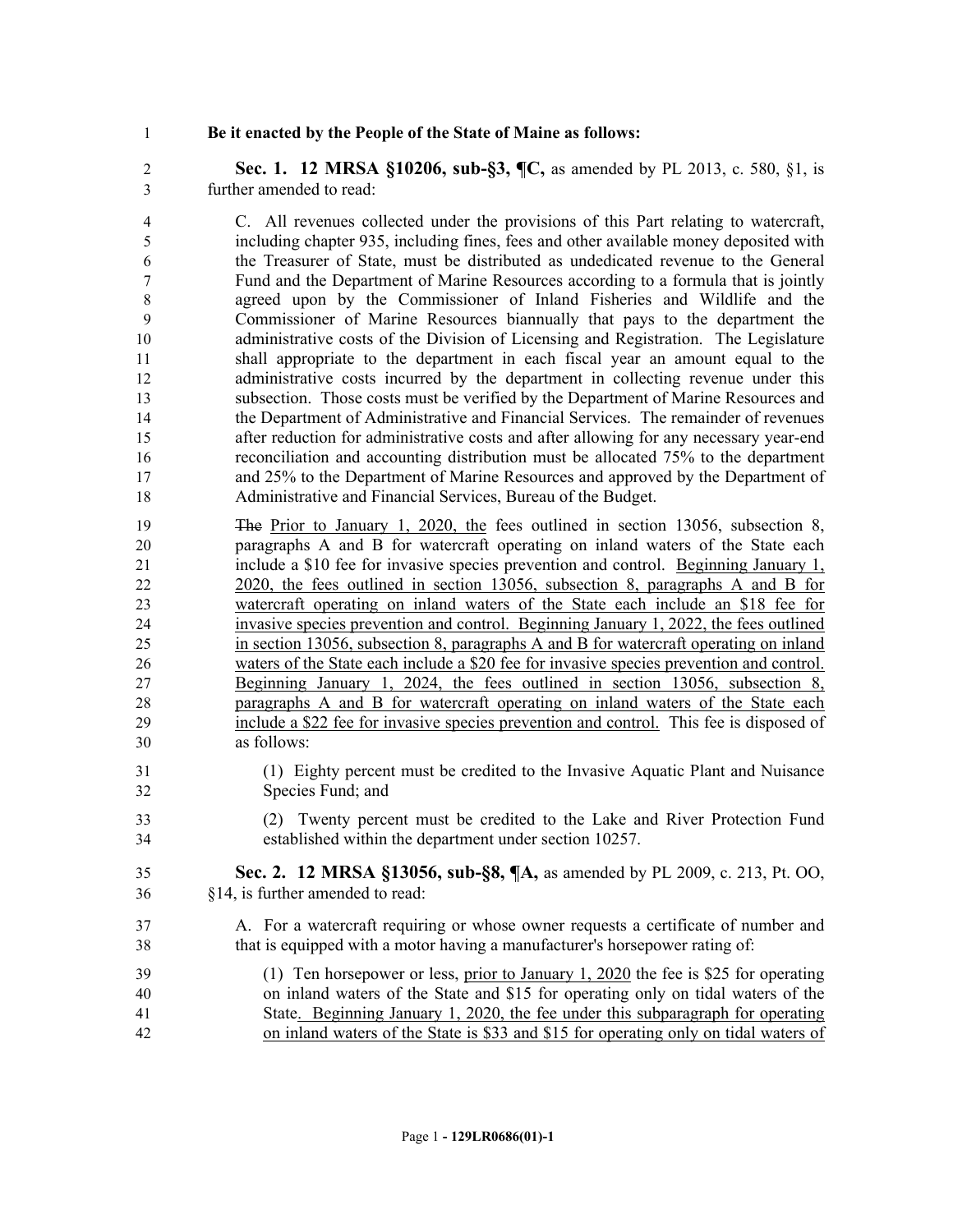the State. Beginning January 1, 2022, the fee under this subparagraph for operating on inland waters of the State is \$35 and \$15 for operating only on tidal waters of the State. Beginning January 1, 2024, the fee under this subparagraph for operating on inland waters of the State is \$37 and \$15 for operating only on tidal waters of the State; 6 (2) Greater than  $10<sub>z</sub>$  horsepower but not more than 50 horsepower, prior to January 1, 2020 the fee is \$30 for operating on inland waters of the State and \$20 8 for operating only on tidal waters of the State. Beginning January 1, 2020, the fee under this subparagraph for operating on inland waters of the State is \$38 and 10 \$20 for operating only on tidal waters of the State. Beginning January 1, 2022, 11 the fee under this subparagraph for operating on inland waters of the State is \$40 and \$20 for operating only on tidal waters of the State. Beginning January 1, 2024, the fee under this subparagraph for operating on inland waters of the State is \$42 and \$20 for operating only on tidal waters of the State; and (3) Greater than 50 horsepower but not more than 115 horsepower, prior to January 1, 2020 the fee is \$36 for operating on inland waters of the State and \$26 for operating only on tidal waters of the State. Beginning January 1, 2020, the fee under this subparagraph for operating on inland waters of the State is \$44 and \$26 for operating only on tidal waters of the State. Beginning January 1, 2022, the fee under this subparagraph for operating on inland waters of the State is \$46 and \$26 for operating only on tidal waters of the State. Beginning January 1, 2024, the fee under this subparagraph for operating on inland waters of the State is \$48 and \$26 for operating only on tidal waters of the State. **Sec. 3. 12 MRSA §13056, sub-§8, ¶B,** as amended by PL 2009, c. 213, Pt. OO, §15, is further amended to read: B. For Prior to January 1, 2020, for a personal watercraft requiring or whose owner requests a certificate of number and watercraft equipped with a motor having a manufacturer's horsepower rating of 115 horsepower or greater, the fee is \$44 for operating on inland waters of the State and \$34 for operating only on tidal waters of the State. Beginning January 1, 2020, the fee under this paragraph for operating on inland waters of the State is \$52 and \$34 for operating only on tidal waters of the State. Beginning January 1, 2022, the fee under this paragraph for operating on inland waters of the State is \$54 and \$34 for operating only on tidal waters of the State. Beginning January 1, 2024, the fee under this paragraph for operating on inland waters of the State is \$56 and \$34 for operating only on tidal waters of the State. **Sec. 4. 12 MRSA §13058, sub-§3,** as repealed and replaced by PL 2013, c. 580, §3, is amended to read: **3. Nonresident motorboat and personal watercraft lake and river protection** 

 **sticker and resident and nonresident seaplane lake and river protection sticker; fee.** No later than January 1st of each year, the commissioner shall provide the agents authorized to register watercraft or issue licenses with a sufficient quantity of lake and river protection stickers for motorboats and personal watercraft not registered in the State and for all seaplanes, whether or not registered in the State, for that boating season. The